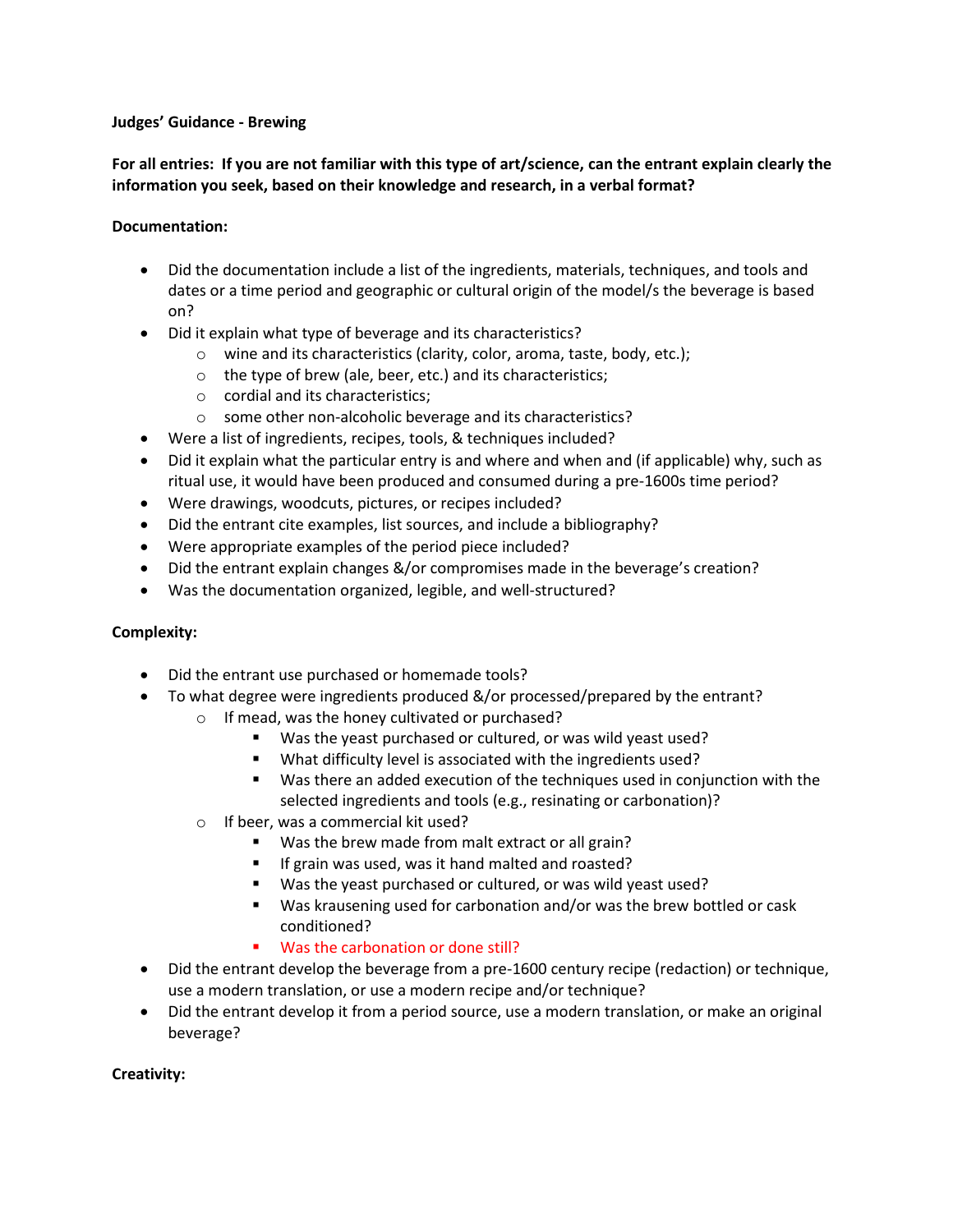- How well did the entrant adapt any modern tools, techniques, and ingredients to produce a wine, beer, cordial, or other beverage consistent with the stated original time period and location?
- Did the entrant make an exact copy of a pre-1600 recipe, or was the recipe extrapolated?
- Did the entrant produce a unique recipe consistent with pre-1600 evidence?
- To what extent did the entrant enhance the wine, beer, cordial or other beverage, keeping within the use of available ingredients, tools, and processes for the stated original time period and location?

# **Authenticity:**

- To what degree did the entrant go to use pre-1600 tools, ingredients, and processes to make the entry?
- Were the ingredients and techniques used appropriate to the stated time period and geographic/cultural origin of the entry?
	- o If modern substitutes were used, did the entrant explain why?
- Did the entry display characteristics giving the appearance and impression of pre-1600 beverage appropriate to its type?
- Overall, would this beverage have been considered acceptable, or good, if consumed within the stated time period and geographic/cultural setting?

### **Aesthetic qualities:**

- Was the entry finished properly?
	- $\circ$  If wine, was the color, clarity, aroma/bouquet, body, taste, and aftertaste of the entry good?
	- o If beer, was the color and depth appropriate?
	- $\circ$  If another type of beverage, did it meet the expectations of the description in the documentation?
- Was the entry attractively presented?
- Were there any unpleasant aftertastes or other off-flavors inappropriate to the entry type?
- Did the entry have a good balance of sweetness, acidity, and bitterness, and does it display appropriate astringency?
- Were there any unpleasant aftertastes or other off-flavors inappropriate to the type/style?
- If you were a person from the stated time period of the brew, would you drink more or serve this to guests (if given the opportunity)?

#### **Workmanship:**

- Did the ingredients & techniques used produce a recognizable product for the chosen type?  $\circ$  If a wine or alcoholic beverage:
	- Was the entry fermented, aged, and finished appropriately for the type?
	- Were the color and clarity appropriate to the expected results?
	- Were the aroma, body, taste, and aftertaste appropriate (consider degree of complexity)?
	- Did the entry display a proper balance of sweetness, acidity, and bitterness, and proper astringency for the type?